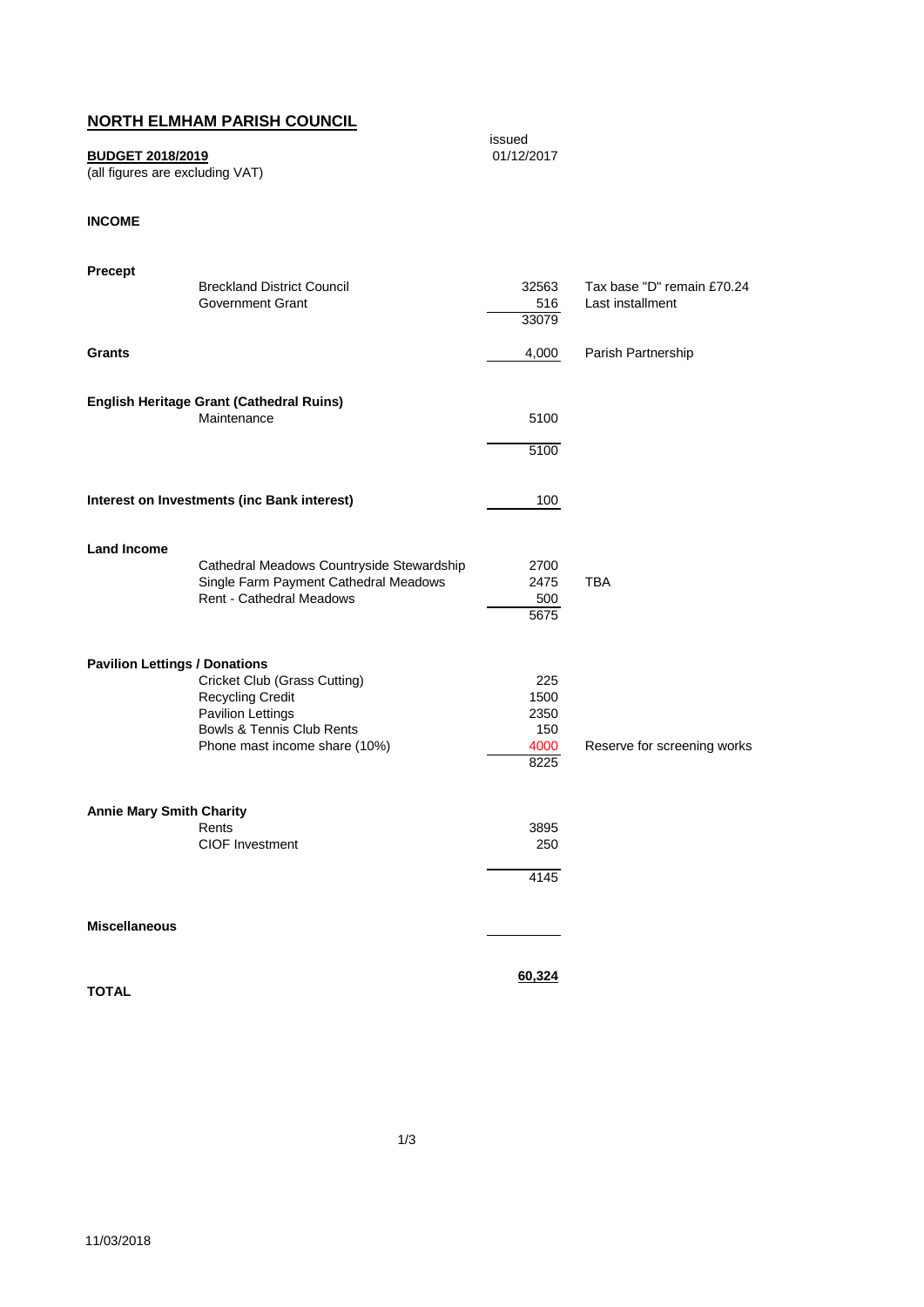## **EXPENDITURE**

|                                      | <b>Administration &amp; Membership Fees</b> |           |                                 |
|--------------------------------------|---------------------------------------------|-----------|---------------------------------|
|                                      | Audit fee (external)                        | 325       |                                 |
|                                      | Clerk's salary                              | 8700      | proposed for extra hours        |
|                                      | RCC Payroll Administration                  | 120       |                                 |
|                                      | Clerk's travel                              | 300       |                                 |
|                                      | Admin. Expenses (incl. postage)             | 500       |                                 |
|                                      | Clerk's training                            | 250       |                                 |
|                                      | Chairman's Expenses                         | 100       |                                 |
|                                      | Vice-Chairman's Expenses                    | 100       |                                 |
|                                      | Insurances                                  | 750       |                                 |
|                                      | Legal & Professional Fees                   | 1000      | Increase to cover current works |
|                                      | Sundry items                                | 1000      |                                 |
|                                      | Membership Fees NALC/CPRE/CAN/SLCC          | 385       |                                 |
|                                      | Website training & maintenance              | 500       | Est to cover web costs          |
| <b>Cathedral Ruins &amp; Meadows</b> |                                             | 14030     |                                 |
|                                      | <b>Grass Cutting and Maintenance</b>        | 2000      |                                 |
|                                      | Prof fees of Single Farm Entitlements       | 400       | Brown & Co                      |
|                                      | Key Keeper                                  | 375       |                                 |
|                                      | Car Park                                    | 50        |                                 |
|                                      | Grass Cutting on banks                      | 800       |                                 |
|                                      | Replacement of sign                         | 1450      | New info sign on meadow         |
|                                      | Hedge & Tree Cutting                        | 500       |                                 |
|                                      |                                             | 5575      |                                 |
|                                      |                                             |           |                                 |
| <b>Donations</b>                     |                                             |           |                                 |
|                                      | Churchyard inc. tree felling                | 1400      | Assistance in tree felling      |
|                                      | Eastgate Centre (provisional)               | 250       |                                 |
|                                      | <b>Community Hall Group</b>                 | 250       |                                 |
|                                      | Citizens Advice Bureau                      | 75        |                                 |
|                                      | Dereham and District Tourist Association    | 75        |                                 |
|                                      | Norfolk Hospice                             | 50        |                                 |
|                                      | <b>EACH</b>                                 | 50        |                                 |
|                                      | Norfolk Accident Rescue                     | 50        |                                 |
|                                      |                                             | 2200      |                                 |
| <b>Running Costs of:</b>             |                                             |           |                                 |
| <b>Pavilion</b>                      | Caretaker                                   | 1250      |                                 |
|                                      | <b>Materials</b>                            |           |                                 |
|                                      |                                             | 50<br>100 |                                 |
|                                      | <b>Water Rates</b>                          | 720       |                                 |
|                                      | Electricity                                 | 1000      |                                 |
|                                      | Maintenance/Improvements                    | 3120      |                                 |
|                                      |                                             |           |                                 |
| <b>Street Lights</b>                 |                                             |           |                                 |
|                                      | Energy                                      | 1650      |                                 |
|                                      | Parts and replacements                      | 1000      |                                 |
|                                      | General maintenance                         | 530       |                                 |
|                                      | Replacement Programme Loan Repayment        | 3506      | new LED lighting                |
|                                      |                                             | 6686      |                                 |
|                                      |                                             |           |                                 |
| <b>Playing Field</b>                 |                                             |           |                                 |
|                                      | Upkeep around pavilion                      | 175       |                                 |
|                                      | Bus Shelter/Car Park Maintenance            | 50        |                                 |
|                                      | <b>Field Grass Cutting</b>                  | 1950      |                                 |
|                                      | <b>Hedge Cutting</b>                        | 110       |                                 |
|                                      | Mole Control                                | 300       |                                 |
|                                      | <b>Water Rates</b>                          | 180       |                                 |
|                                      | <b>PFA Subscription</b>                     | 25        |                                 |
|                                      |                                             | 2790      |                                 |
|                                      | 2/3                                         |           |                                 |